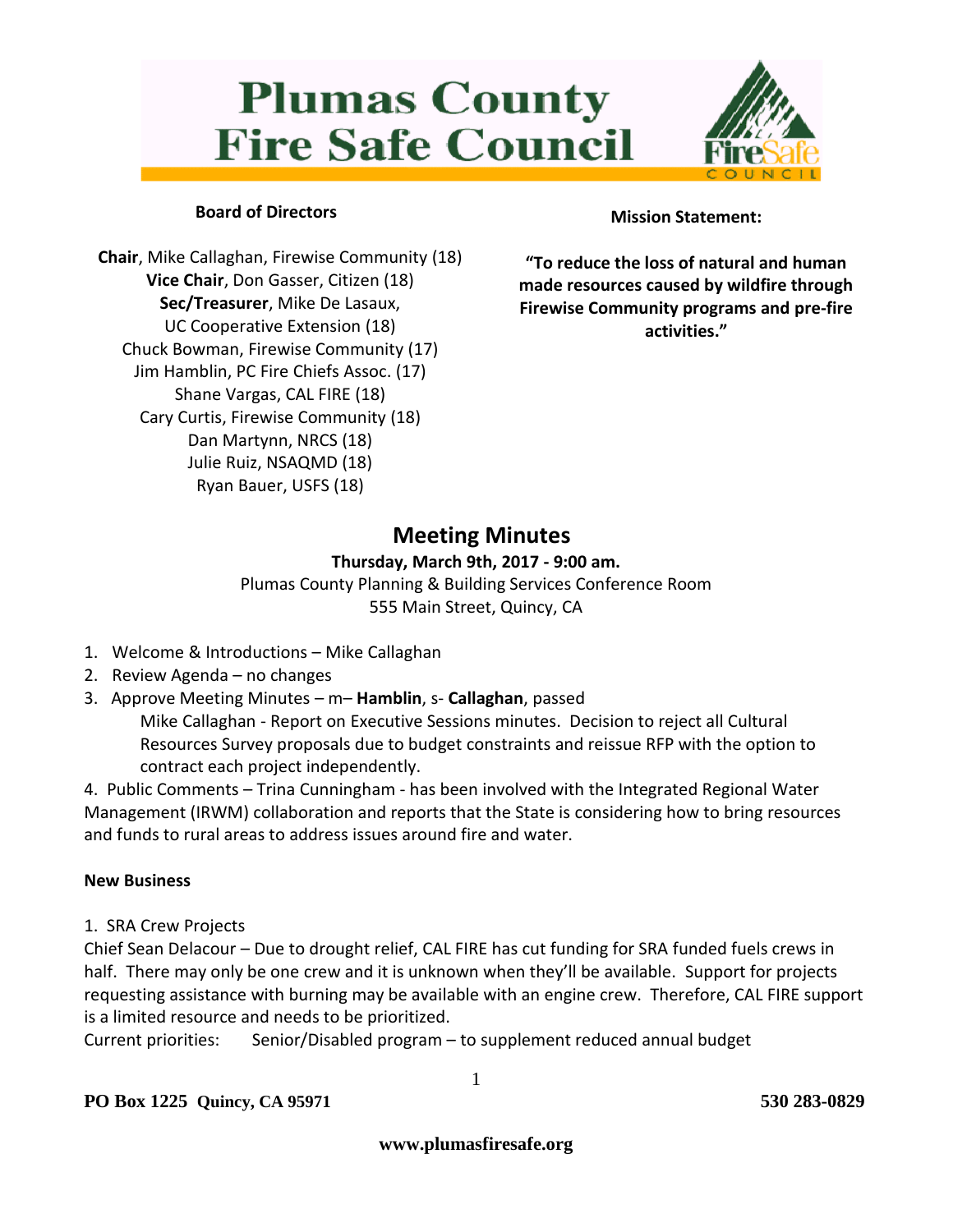American Valley – to wrap up work not completed by contractors East Shore Lake Almanor – along Hwy 147 right-of-way

# 2. Tabloid Update

Tabloid will be in all local papers in advance of May 6<sup>th</sup> Community Wildfire Preparedness Day. Sponsorship pledges are needed by March  $15<sup>th</sup>$  and content is needed by March  $31<sup>st</sup>$ . Likely sponsors: CAL FIRE, USFS, and Firewise Communities

#### **Old Business -** None

# **Updates**

1. Plumas County Tree Mortality Task Force

The next meeting is April  $13^{\text{th}}$ .

The website is live through Plumas County OES:

<http://www.countyofplumas.com/index.aspx?NID=2484>

Peter Crase will be participating in a Tree Mortality Mitigation workshop and information exchange hosted by Cal OES and the State TMTF on April 14<sup>th</sup> at the Cal OES office at Mather.

Feedback about the State TMTF insurance virtual workshop was that it didn't provide solution based information or dialog and there was little to pass on to communities from it.

# 2. Status of Current Grants

**278 – Chipping Program:** Outreach materials distributed. Discussion of operational details. Conclusion was that much will be learned from the pilot year of the program. Issues involving the use of SRA Fire Prevention funds in the LRAs were discussed. Post-meeting note: a review with CAL FIRE indicates that SRA funds may **not** be used.

**262 – Feather River Stewardship Coalition:** PNF is in the process of adding \$20,000 in additional funds to the grant.

**259 – Barry Creek:** Work will resume when conditions allow. The forester, Danielle Bradfield, has concerns that the wet weather will limit completion of the project – the grant expires in September. **East Quincy:** 2/3 done. Awaiting return of Winningham.

**East Shore:** Parcel assessments have been completed. There are only 9.8 acres of viable treatment area. BNSF Railroad vegetation management representatives toured the project with us and are committing to treating the right-of-way that borders the project. The extent of their financial commitment will be known in the next two weeks.

**260 – Hwy 70:** Landowner agreements and the Decision Memo have all been signed. The forester, Sara Taddo Jones, is working on the prospectus for the operator bids.

**271 – American Valley:** Mastication has concluded. 3 acres remain untreated, as well as several acres of pile burning. The deadline is Wednesday March 15<sup>th</sup>. The limits of the two-year expiration of the grant funds were discussed. Mike De Lasaux asked if there were aspects of the project where we could improve efficiencies. Kyle Felker answered that treating larger acre parcels is a more efficient use of time. Any unused funds (contracted for road repairs) will be used to cover the additional forester time required for the project. It was asked if any remaining funds could be redistributed to other projects. Post-meeting notes: The 2-year deadline cannot be extended. Funds could potentially be redistributed

2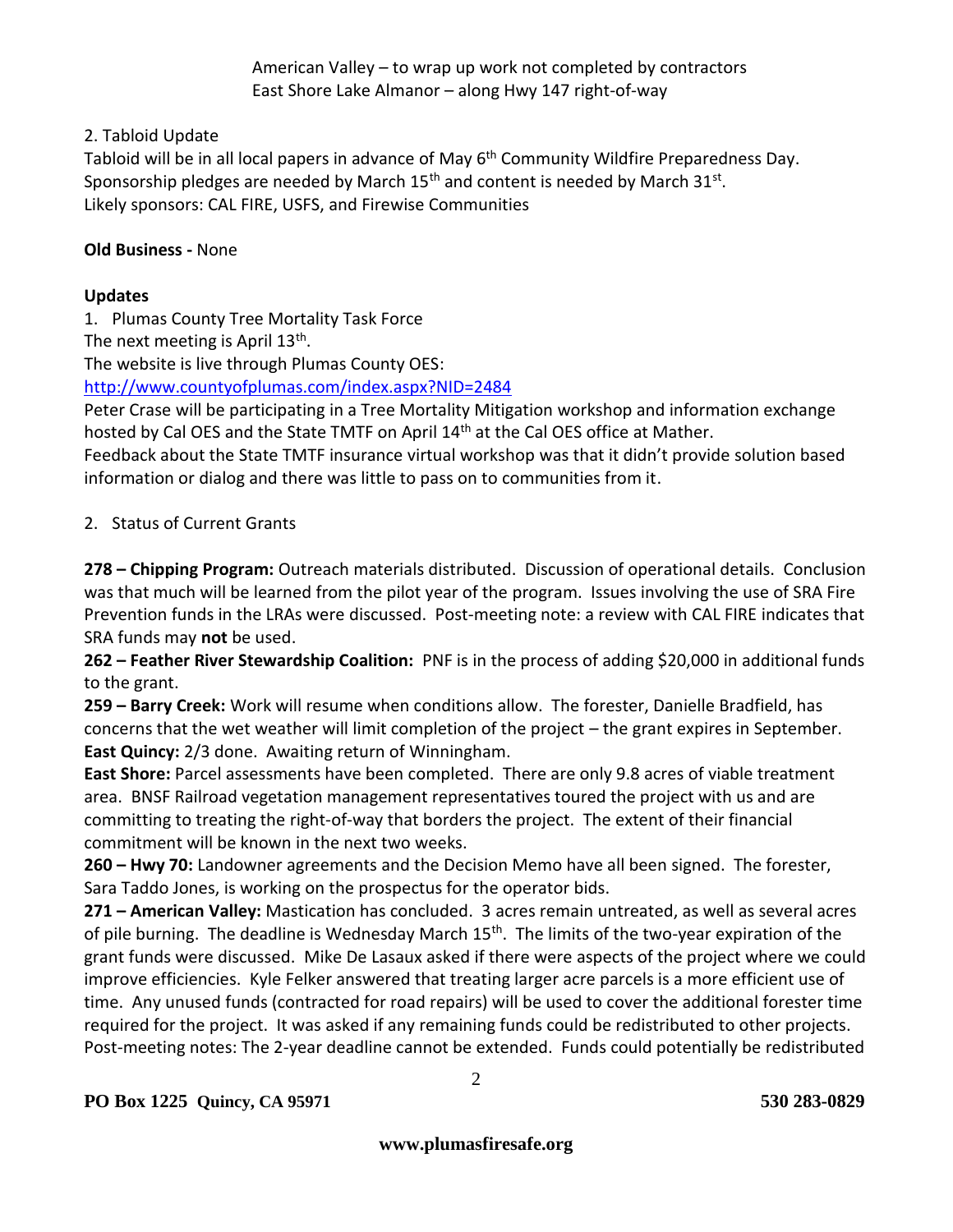if 1) a change in the scope of work was developed well in advance of the deadline and 2) the funds were spent before the deadline. In this case, the contracted funds that were unused could not be disencumbered until work was completed by the operator – too close to the deadline to make adjustments.

**273- Dixie Valley:** A modification has been requested extending the grant expiration for an additional year. Ideally we will be able to start fuels reduction work this year, but the remote, high-elevation location will mean a delayed start for the archaeological surveys.

**277- Wolf/Grizzly:** All agreements have been signed. Contracts are under development at PNF.

**279- Mohawk Vista & 280 – Gold Mountain:** Waiting on grant agreements from PNF.

**280- Bucks Lake:** Grant agreement with SNC signed Jan 3rd. Collection agreement between PC FSC and PNF is in progress.

3. Status of Grant Opportunities

a. Stevens projects – Proposals will be due in April for fiscal 2018. Need to discuss prioritization of communities adjacent to USFS lands. Areas of USFS projects to consider: Genesee, Plumas Eureka, Frenchman Estates.

b. PG&E announced 2017 Resilient Communities grants. Projects in Plumas County that affect PG&E reservoirs would likely be good candidates.

Additionally, while coordination funds remain a concern, development of a request to PG&E for Giving Locally funds should be pursued – as they benefit from perpetuation of PC FSC activities.

John Sheehan asked if there has been grant funding pursued for Slate Creek and South Fork projects. Ryan Bauer answered that they are waiting to see how the first SNC projects go. Mr. Sheehan added that we should pay attention to the program developing in Denver that may have application in the Sierra.

- 4. Standing Reports and Discussion
- Plumas County Office of Emergency Services (OES) Sue McCourt There will be a Firewise Coordinators meeting next Tuesday, March 14th at 9:30am at the Quincy Library.
- CAL FIRE Captain Vargas is in the process of hiring defensible space inspectors. Claude Sanders asked how much of county has been inspected and when residents should expect a second inspection. Chief Delacour said they prioritize a target area every year and are uncertain when they will return to any given area. In an ideal world, inspections would occur every year. Scott Rosikiewicz noted that CAL FIRE's Greenhouse Gas grant information has been updated on the website and that SRA fee invoices will be mailed out for Plumas County in April.
- USFS Hazardous Fuels Reduction Ryan Bauer The Feather River District will be moving into the west-side of Plumas County communities.
- Northern Sierra Air Quality Management District Julie Ruiz The winter burn ban lifts next week. She should still be contacted in situations that require a permit.